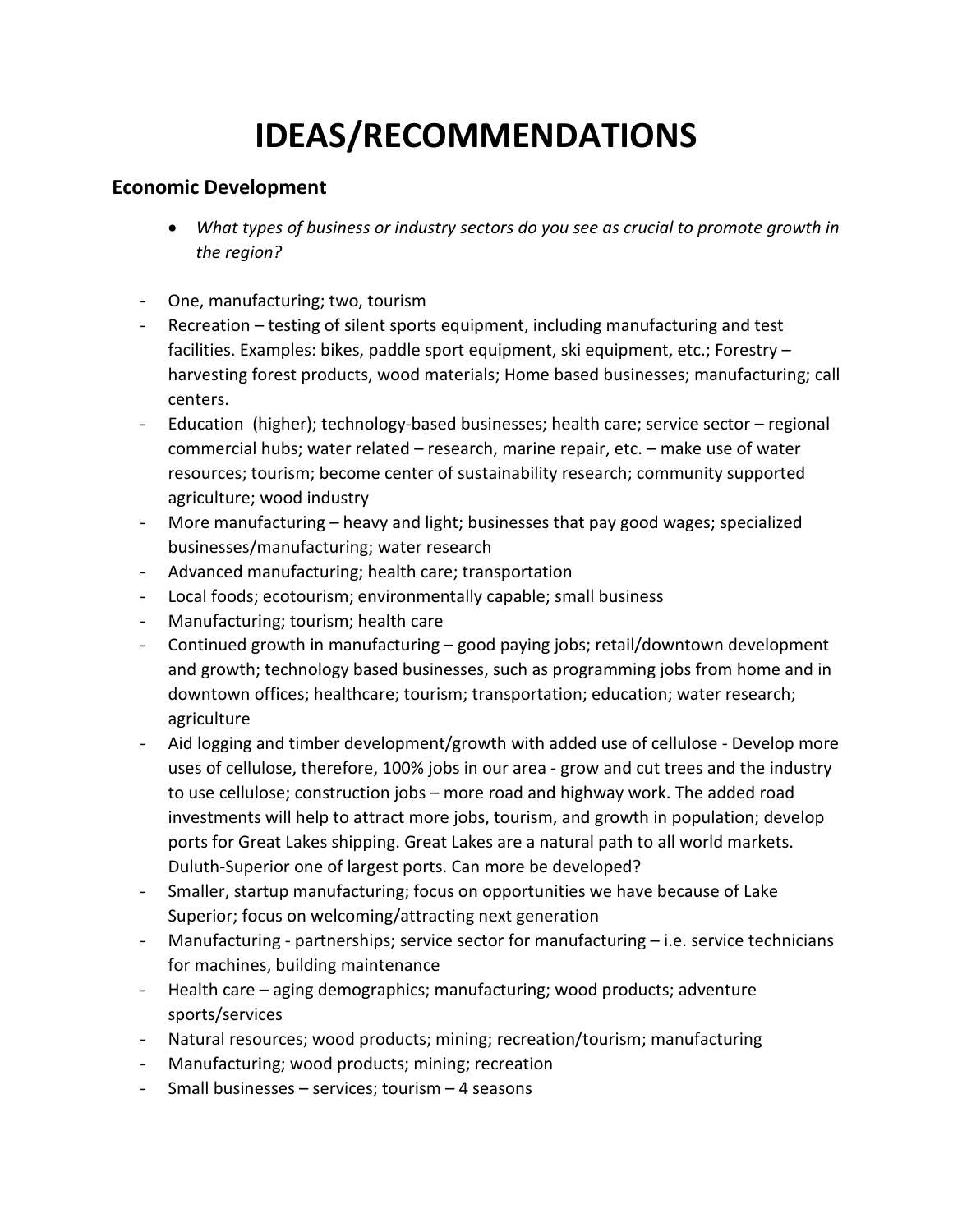- Tourism/recreation; IT; manufacturing (all sizes/services); microbreweries
- Crucial to promote growth; continue health care; higher education growth; smaller entrepreneurial businesses; telecommuting professionals; tourism; services for elderly
- Support for aging workforce: transportation; financial coach/overseers; in-home health care; easy access – grocery, clinics, pet care; healthy meals, dietary education
- More manufacturing using CNC Milling; tourism capitalizing on all seasons of beauty and natural resources of lakes
- Small businesses: service and entrepreneur
- Health care; education telecommuting, eco-tourism
- Technology, small manufacturing; forestry-based businesses; AG and AG technology; postsecondary education
- Intellectual industry instead of light or heavy manufacturing, e.g.: fulfillment  $\qquad \qquad$ service centers for military preparedness, e.g.: drone training, unmanned underwater vehicles, etc.
- Transportation drivers age, training, insurance and ag based industry; intellectual industry – higher education, degree-based industry; forestry; health care – more distributed to region; value and production of intellectual property (intellectual industry)
- Transportation sector is a place where drivers of both local and regional drivers are not being filled. The issue of why is the standard age of/or required ag is 21 or intra at 18. How to attract a limitless amount of driver positions; health care industry; intellectual
- Telecommuting: IT; web-based business; consulting, etc.; tourism
- Businesses that can complement strong ground and water logistics infrastructure in Douglas County; year-round tourism: package recreation – value added and regional; assets based economic development; lack of workforce is an impediment to economic growth
- Plants that provide well-paying jobs technical skilled work. More hotels are great but low paying and high turnover. Focus on the environment of quality of life in our area; transportation
- Tourism/eco. Adventure ED tourism; agriculture focused on local markets
- Agriculture focused on local markets, not commodity markets; value added food production. Cheese/beer/fruit products; alternative energy production; micro manufacturing and innovation; higher education: advanced degree programs; understand our \$10.8B in imports and produce those imports locally; add value to exports
- Business/industry crucial to growth; trucking; internet infrastructure and provider business – really create a new silicon valley; hospitality; micro manufacturing; construction; eco-tourism
- Medical; assisted living; tourism promotion; recreation (music, dance, arts and culture); education; makers spaces (shared work space with administrative support staff and/or equipment and supplies)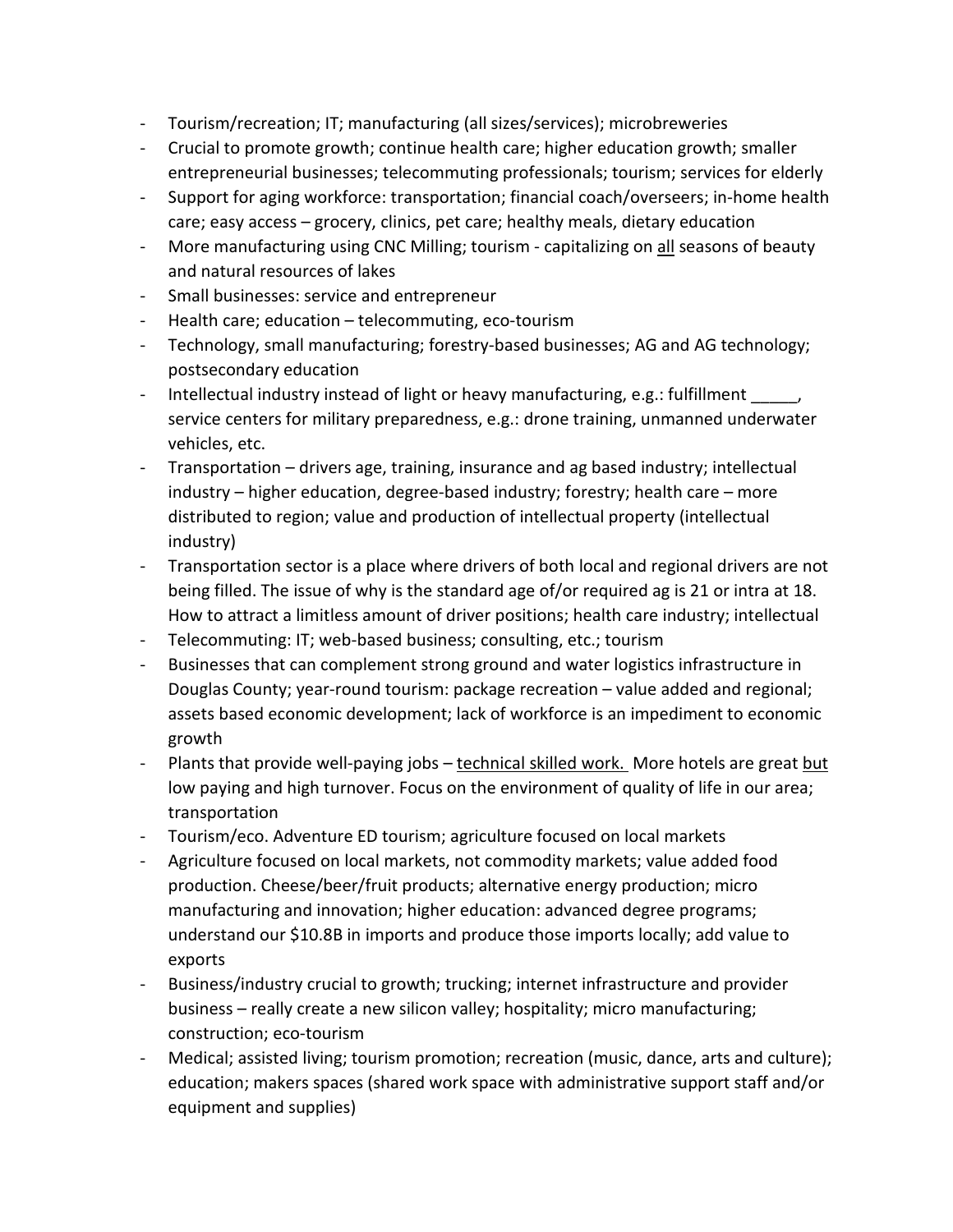- Forest timber production and manufacturing; outdoor recreational opportunities
- Northwest Wisconsin is essentially three sections for diversity of economic development; Douglas – basically transportation, oil pipeline transfer – gasoline refinery and construction with smaller industries (heavy); tourism; industry – southern counties
- Health care, support for elderly; post-retirement focused businesses; recreational equipment manufacturing; innovative recreational trail design and development
- Year-round tourism destinations; maritime excursions; small, high-margin manufacturing; manufacturing; Ag.; forestry
- Manufacturing; value-added forestry product companies, value-added agricultural product companies
- Broad band; training in construction careers; more retail stores for women; WITC classes – more info from educators
- Year-round smaller manufacturing/industrial
- Help people train at non 4-year schooling to have trade skills; out of state advertising to bring people to the area
- Manufacturing and industry and trades
- Manufacturing; small-scale manufacturing; trades; micro manufacturing; information services; tax base luring our young people away
- PK-12 education: as we enter a time of state-wide teacher shortages, we in the north risk losing our schools to consolidation, which causes out-migration of families and discourages newcomers
- Types of businesses/sectors: 1) manufacturing; 2) information services use of technology
- Those who can attract professional jobs, that are geographically independent, are not seasonal, and provide an opportunity for growth; service and technical businesses; I.T. (development, testing, consulting); research; call centers; insurance and other backroom Operations
	- *What do you see as the priorities in infrastructure upgrades needed in the region?*
- Broadband; roads
- Broadband; cell phone; road and highway improvements; skilled labor development and education
- Everything! ; interest in state government and agencies in helping and supporting north; decentralize state offices – distribute to regional areas: local state agency offices staffed full time with folks who can really assist with issue; housing (quality); public transportation; quality of life
- Broadband; roads; housing; building sites for manufacturing and housing that are site ready
- Broadband; roads; high speed rail; behavioral health services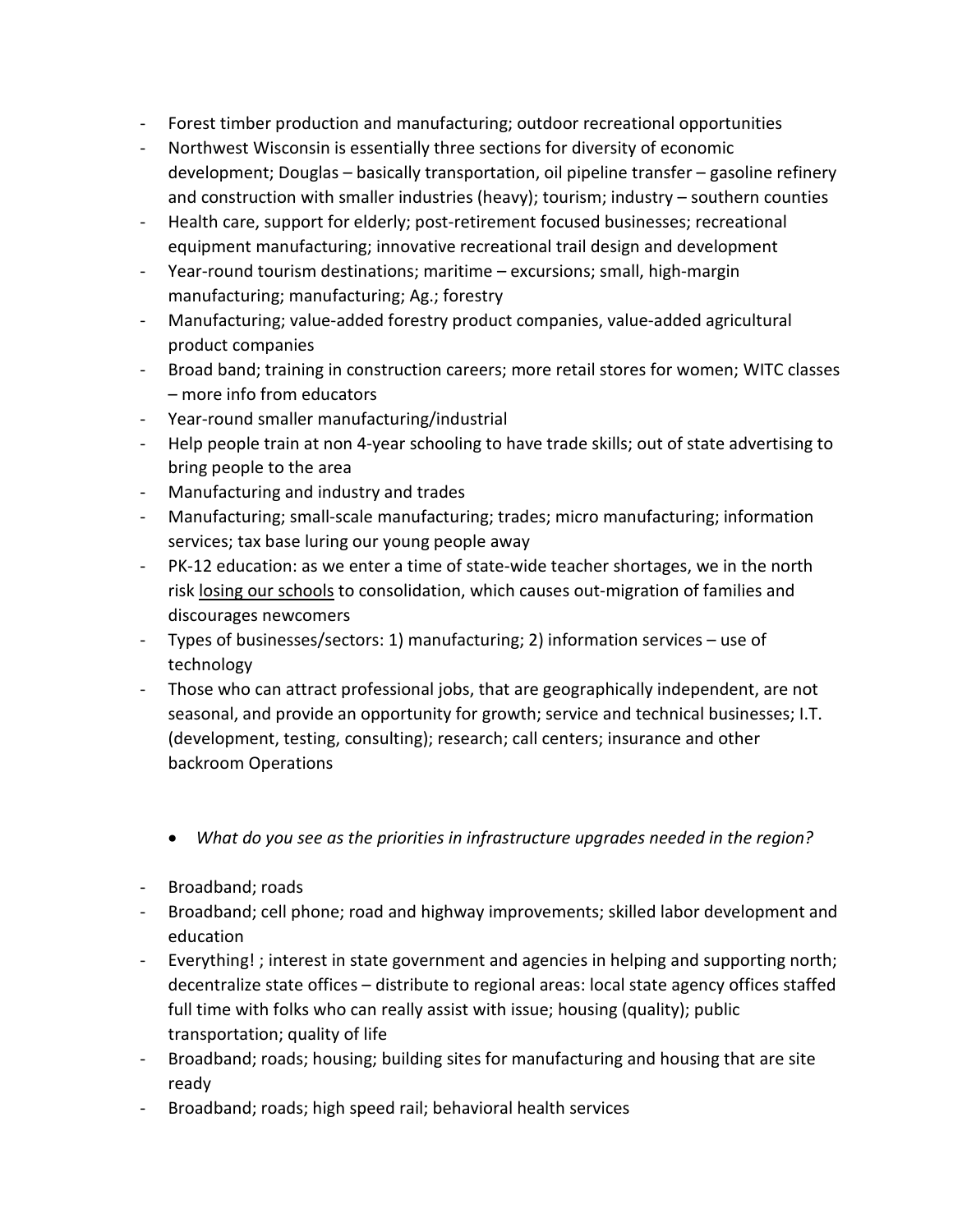- Roads; broadband; clean energy
- I.T. (internet access/cell phone access); public transportation; housing; roads/rail
- Broadband: we have a good start in the Ashland area, but in some cases it's too expensive for small businesses and households to hook up; roads need to be improved; housing stock
- Expand internet-broadband infrastructure; improve and expand road network make U.S. 2 four-lane and/or added passing lanes
- Broadband for all; roads
- Roadways; broadband; modern amenities
- Highway 2 four-lane from MI to WI; Highway 51 four lane to Highway 2; broadband for all areas
- Sewer and water for towns, villages, cities; roads; broadband
- Broadband; railroads; air service; highways
- Broadband; roads
- Roads; broadband; enhancement of existing resources (i.e. CAMBA trail system, boat landings, etc.); availability of housing (rentals, homes for sale)
- Priorities/upgrades; broadband; roads (expand roads, upgrade roads); waterfront; schools; housing
- Broadband/fiber-optics; major highway structures new; buildings that accommodate all age groups
- Broadband internet a must; improve all roads; funding for schools because lower teacher pay causes us to lose teachers to other parts of the state. Quality education affects whether businesses and families will chose to relocate here; lack of lower cost housing and lower cost rental. High cost lake homes can only be afforded by older professionals
- Broadband accessibility at a reasonable cost; revitalize the aging infrastructure including roadway (think four-lane highway on U.S. 2) and public transportation;
- Roads and access to city industrial centers; future development of federal highway system; shipping resources to area ports and support with access by state and federal highway; railroad – reestablish railroad access to region for both transport of goods and people
- Regional based "virtual" industry access for "value added" with established fabrication labs and wi-fi tower(s) placements instead of fiber
- Transportation: roads, ports, air; WiFi towers, broadband
- Roads are going to need improvement as well as our bridges; ports; airports; broadband
- Technology: cell, broadband; roads; schools; quality leisure destinations, i.e. Parks, trails; housing
- Telecom: cell, internet; roads, better local funding mechanisms
- Broadband internet; more cultural activities and things to do; trails and roads
- Broadband; quality of life amenities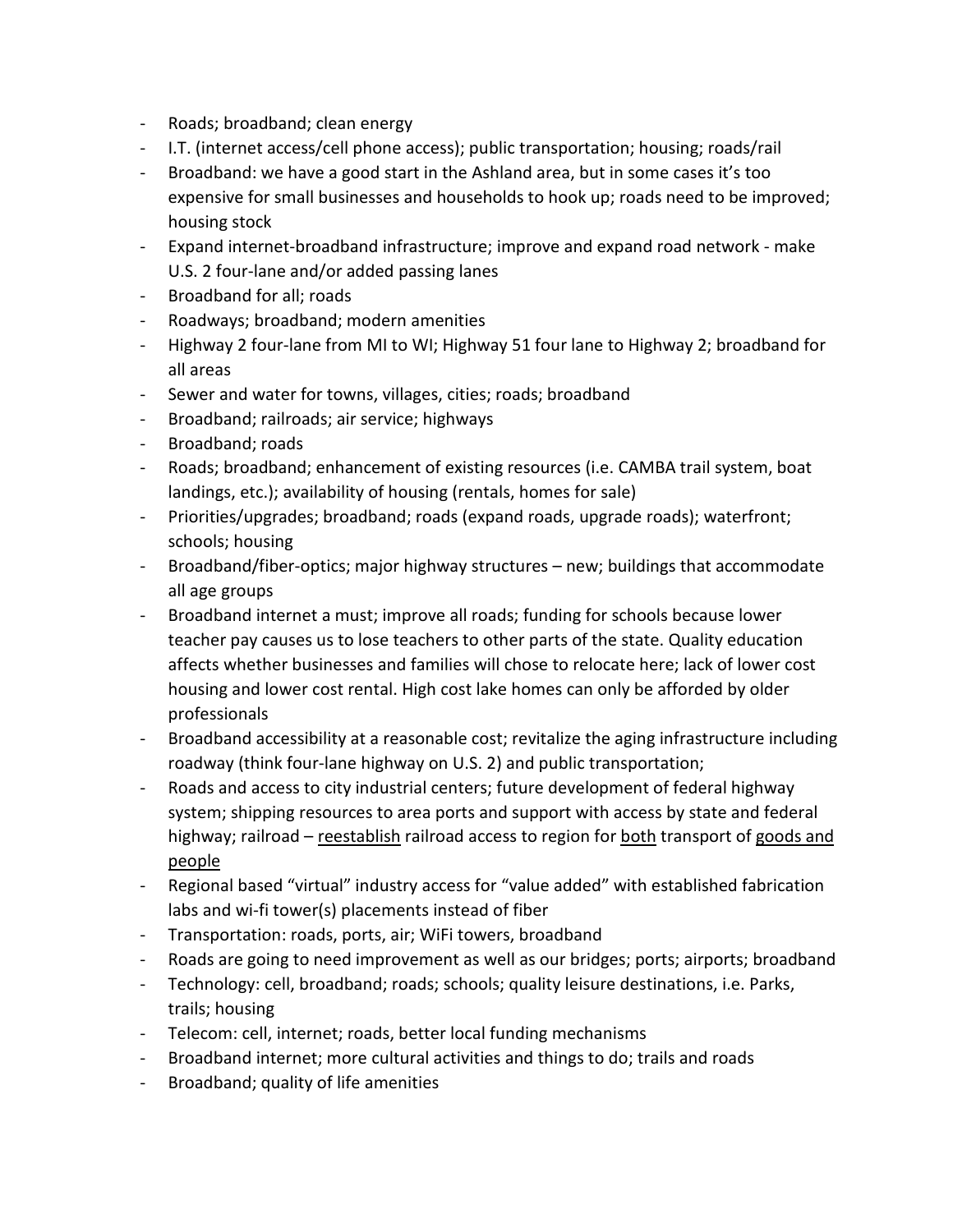- Broadband; trails and other recreational opportunities; quality of life amenities; quality entry level – mid-level housing
- Priorities in infrastructure upgrades: highway; air access; train or rail or shipping; rentals; internet/technology infrastructure
- Trails and parks; road, water and sewer upgrades; sidewalks and bike paths transportation that is non-motorized; broadband improvements in rural areas
- Sewer- water and local public works infrastructure for businesses…that in turn will sustain continued growth of the community residential and existing business base; transportation is necessary – however, the current model of funding improvements leads to "urban" core communities where greater ED activity is occurring
- Certainly road repair is necessary; upgrading internet broadband
- Broadband and internet; roads (primary and secondary); trails, trails, trails (nonmotorized!); pedestrian/walkable/busable communities
- Roads; broadband
- Upgrading current county and town roads and maintaining them, long-term; continued broadband build-out; municipal water/sewer system upgrades/maintenance
- Roads; railroads; airline security check points; private broadband on market
- Businesses have to get products out and in: roadways 4-lane; railways; broadband; air service
- Broadband; transportation; transportation networks improved; schools
- Roads; cell phones; air services; tax base; broadband; railroad
- Broadband; roads; schools
- Upgrades needed: internet; cellular service; roads
- Broadband!!!!; roads
	- *What do you feel keeps entrepreneurs from considering northwest Wisconsin as a place to locate and grow? How can we best market our region to attract new businesses?*
- Talent pool; funding from state
- Lack of livable wage positions; negative view of climate unfortunately this is often perpetuated by locals. Our region can be a true winter wonderland. Let's emphasize this (positives); image that Wisconsin, or specifically Northwoods is behind the times due to lack of quality internet, spotty cell phone coverage, small communities; attract second home owners
- Lack of resources (business start-up resources); mentorship, knowledge, hand holding; lack of entrepreneurship culture; collaboration between education and business development agencies in promoting entrepreneurship
- Funding state level; programs to help start-up companies
- Quality of life; package resources to show off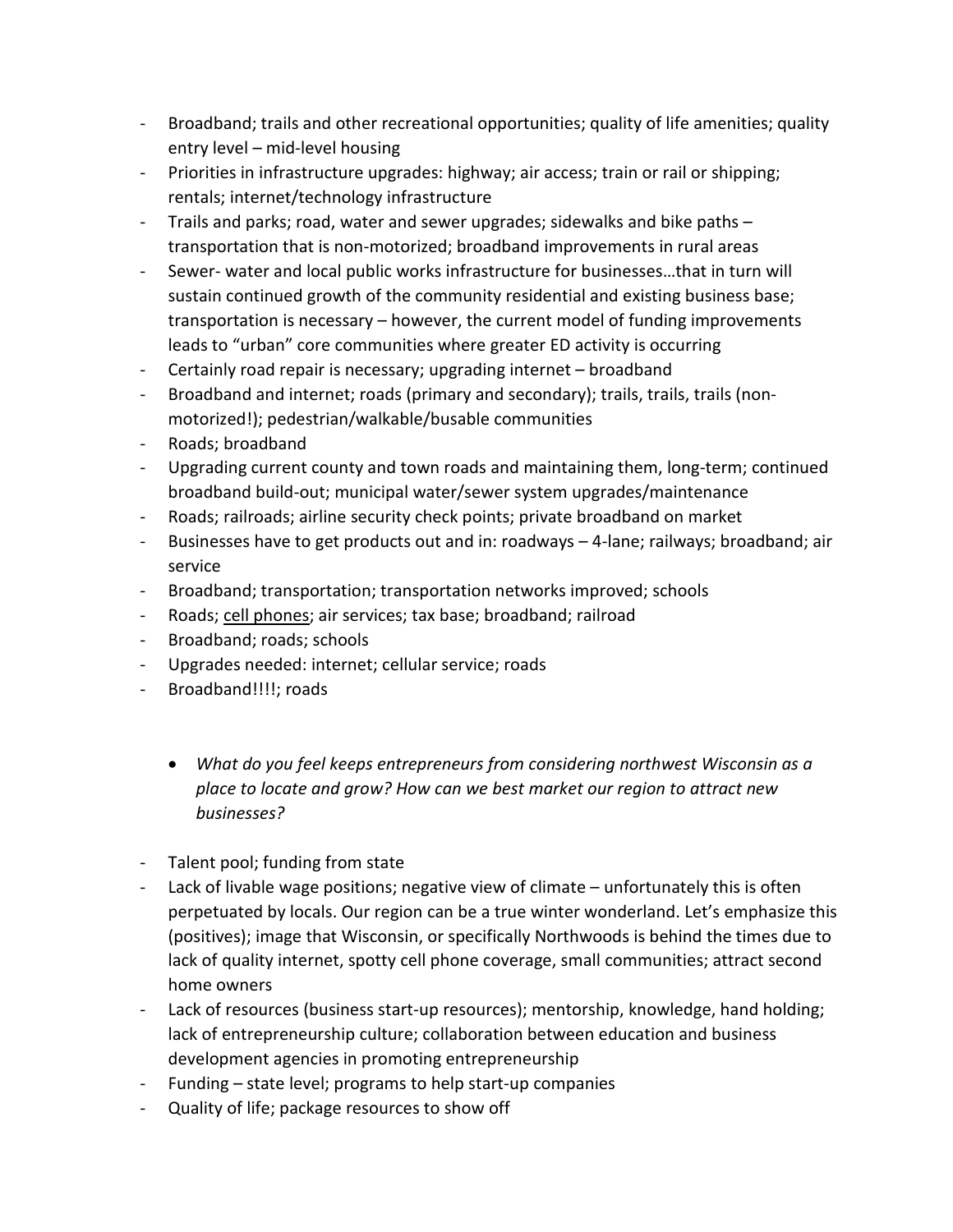- Remoteness; lack of infrastructure; emphasis on environment and sustainability; stress quality of life; our cultural assets: which are a huge fringe benefit for everyone living and working here; we won't attract everyone, but we don't want to attract everyone. We want to attract those who will contribute to, not diminish our quality of life
- Talent pool may not meet the needs of potential business; infrastructure issues
- Lack of good shipping methods (no train access, 2-lane highway, no more shipping by boat); lack of high-speed internet; poor roads; too far removed from bigger cities
- Tourism areas
- Workforce a challenge (number of trained workers available); be welcoming: do what we can locally/regionally to open opportunities for entrepreneurs; lighten regulations as appropriate to allow new businesses to locate/start up here and thrive
- Infrastructure; employees; transportation (logistics); local support city/county level; promote area to start/raise a family - marketing; promote available careers/income – availabilities of places to purchase daily necessities; enhance education system
- Transportation infrastructure; social media outlets; promote natural resources: lakes, rivers, four seasons
- Quality of life issues; no urban amenities-rural lifestyle; cultural/retail/low population; restaurants/entertainment; market with social media through businesses; recreational and attractions and local, county and state economic development groups
- Distance to major markets; lack of business services, retail; large swing in seasonal fluctuations; lack of high speed internet
- Broadband; more PR
- First: Lack of broadband; lack of adequate housing available; Second: advertise/promote the regional/state in outside sources (similar to efforts done by the Dakotas)
- What keeps from considering NW WI? How best market to attract new businesses?; lack of cultural amenities; "cool" factor: need more; lack of infrastructure (broadband, roads, etc.…); remoteness/proximity from metro areas; market quality of life, outdoor/natural experiences, quaintness, ability to live where others vacation; be able to run a business; market to outdoor enthusiasts, naturalists
- Weather; broadband; grant money; aging workforce; teaching non-social media users the necessary steps to cell phones, computers, pads
- Again, lack of high speed internet keeps entrepreneurship; use high school DECCA students to come up with free marketing ideas
- Distance from research university offering advanced degrees; lack of venture capital
- All of the above; lack of upper pyramid (Hierarchy of needs) exp.; high speed internet availability
- Continuum of services from ideas to commercialism; one: continuance of financial support options from prototype to  $3<sup>rd</sup>$  stage financing (venture capitalists); Two: access to intellectual expertise among laboratories, higher education, established business personnel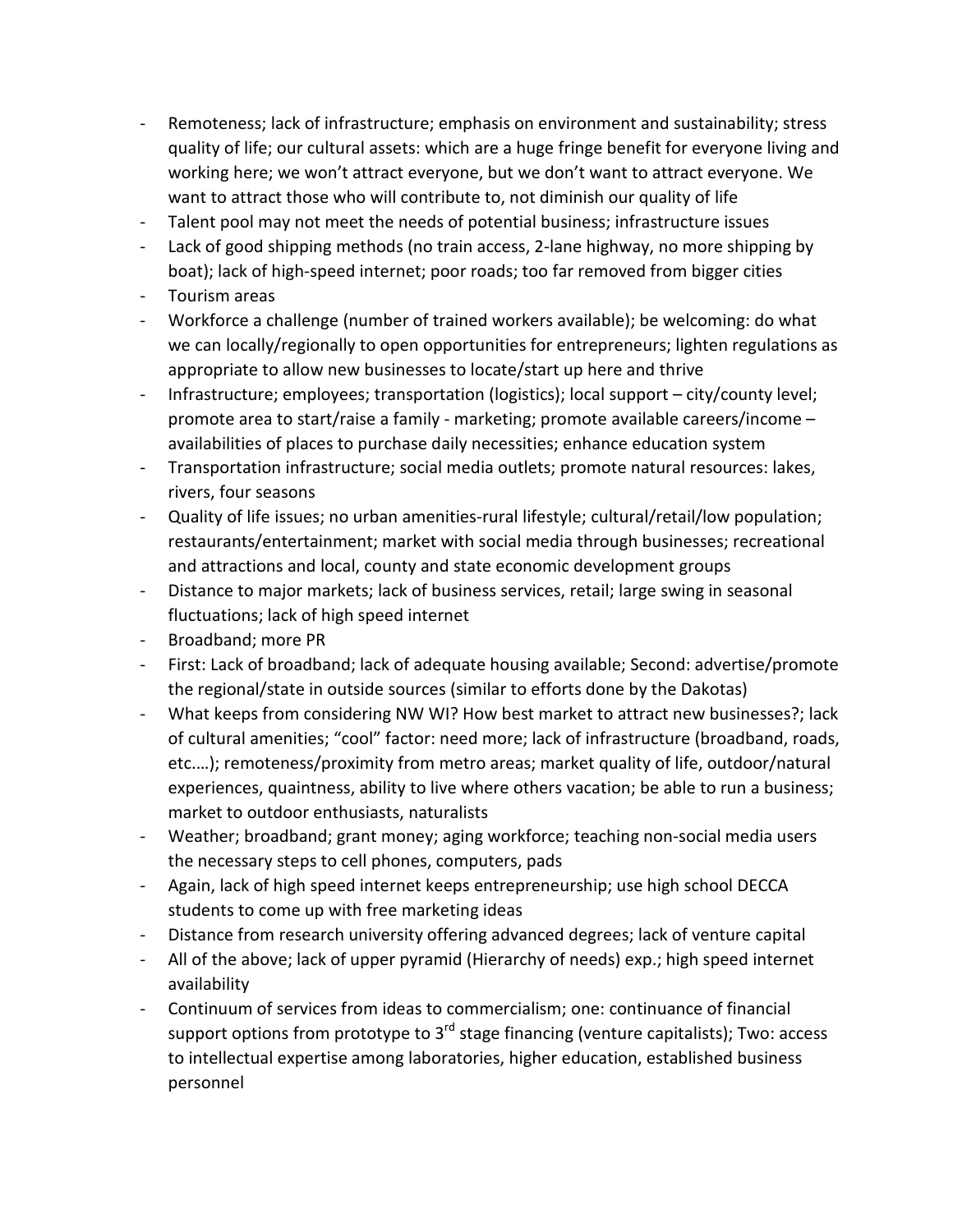- One: The ability to move products in and out of the area; railroads are a problem, air is a problem and the trucking industry is underpowered because the rail industry is bypassing the area; advertising; distances to markets
- One: Lack of technology: cell, broadband; Two: infrastructure: housing, roads, schools; Three: Culture: lack of art, activities, for educated
- We can be our own worst enemy in regards to how we market our areas; balance development with environment – some regional resistance to development (or types of development)
- Remote location; difficulty with funding skilled workers who are interested in staying; lack of good housing; need to market the "whole package" of life in the northland lifestyle, healthcare, quality, etc. Not everyone hunts
- Continue to develop high quality of life amenities; and expand broadband accessibility
- What prevents them from NW WI: knowledge of the area; best market attract; the things listed above; incentives for new businesses to come in, start-up relocate; low salary ranges; lack of access to local talent pool; business incentives; way/quality of life; market area with above amenities
- Lack of opportunities for career advancement; purported lack of recreation opportunities, both indoor and outdoor (4-season); wages
- Need efforts to work with local small businesses (1-3 person shops) to guide them with plans to expand and grow their business; better marketing of money sources available to entrepreneurs
- Distance form major population centers and transportation of supplies, raw goods and the finished product; wages are a factor in locating professional people
- Lack of local community leadership in selling the region; lack of a local/regional brand approach; lack of broadband internet; social opportunities – perceived geographic isolation; "cool factor"; aging communities; blight; sense of hopelessness; relentless resistance to change
- Risk capital establish a regional angle investment networks; sell regional amenities how many marine specialty firms are there?; cold-water testing for military
- Lack of awareness of the region; ask  $2^{nd}$  home owners in the counties to expand their businesses here; continue to promote telecommuting
- Not enough ways to ship in or out products; labor skills; clean air, better water beautiful quiet place to relax
- Advertise to promote help for individuals who want to start up businesses that are not aware of what's out there – i.e. local work shops
- It's a depressed region
- What do you do with your idea? Internet; quality of life
- Entrepreneurs may see NW WI as a place to work, but not live "work where you play" doesn't cut it for young families who fear leaving suburbia or cities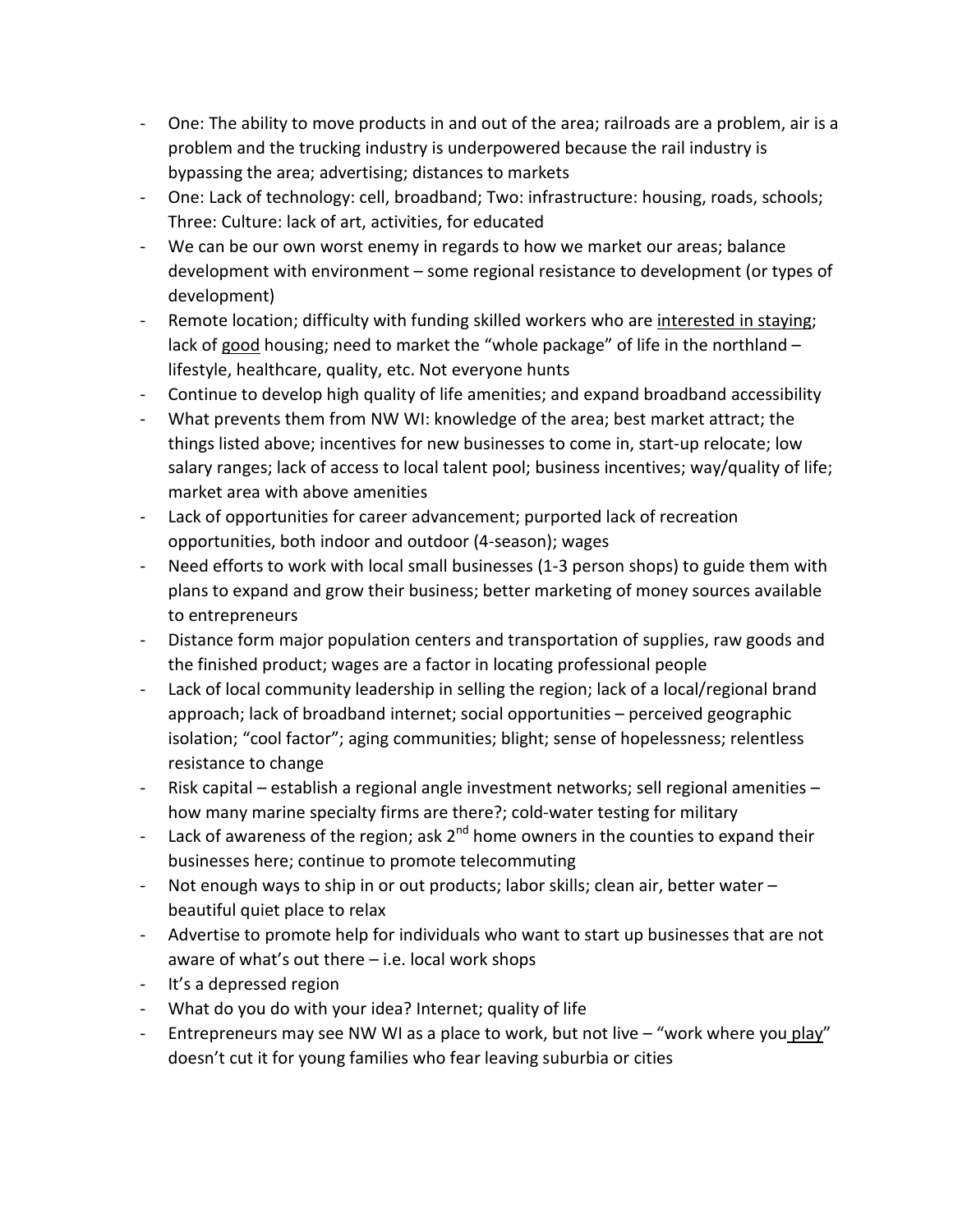- Barriers: Need expanded internet availability; workforce with skills; microloans; market: if infrastructure in place, other services that add to quality of life and education, health care, essential retail
- Lack of broadband; lack of good roads and transportation, including air travel; lack of skilled job force

## **Education**

- *What can the region's educational institutions do to more effectively support innovation and provide opportunities for educational attainment and career preparation?*
- Help students recognize the importance of education; provide help for families that undervalue education; provide career planning and tracking for each student; more career days; help students understand that they're not trapped by environment
- Support innovation to opportunities; have students solve real-world problems as part of their education – utilize local businesses/agencies to partner – win/win; (ex) business: marketing, internships, apprenticeships; partner
- Redesign funding formula PK-12 educational institutions; cannot do more with less; they need to convince the state and voters that the money invested in schools is worth it
- Real world settings; make education affordable; career counseling; non-traditional
- Support non-traditional methods– shop , art programs to introduce students to trade options in educational curriculum, such as field trips, visiting workers; projects
- Trades apprenticeship, internships; H.S. trades classes; support for rural areas
- Career advice in fields that they can apply to where they live; like ROTC sign up for classes and it can be money to help if they work for you; apprenticeships
- Interface with grade school, high schools; business and economic development to provide pathways for continued education/training beyond high school; engage parents
- Use undergrads in research; promote entrepreneurship; hackathons; cross skills teaming; business product contests – high school seniors, tech, university
- Collaborate with the private sector; share resources; provide leadership and guidance to communities/ED; tailor educational programing to regional needs
- Public schools need to stress more "school to work"; devote more counselor time to career goals
- Job career opportunity at youth 9-12 level in communities; relationship building between manufacturers and schools at all levels; trips to actual manufacturing facilities vs tech/colleges; local business helping lead opportunities at 9-12 schools to expose career development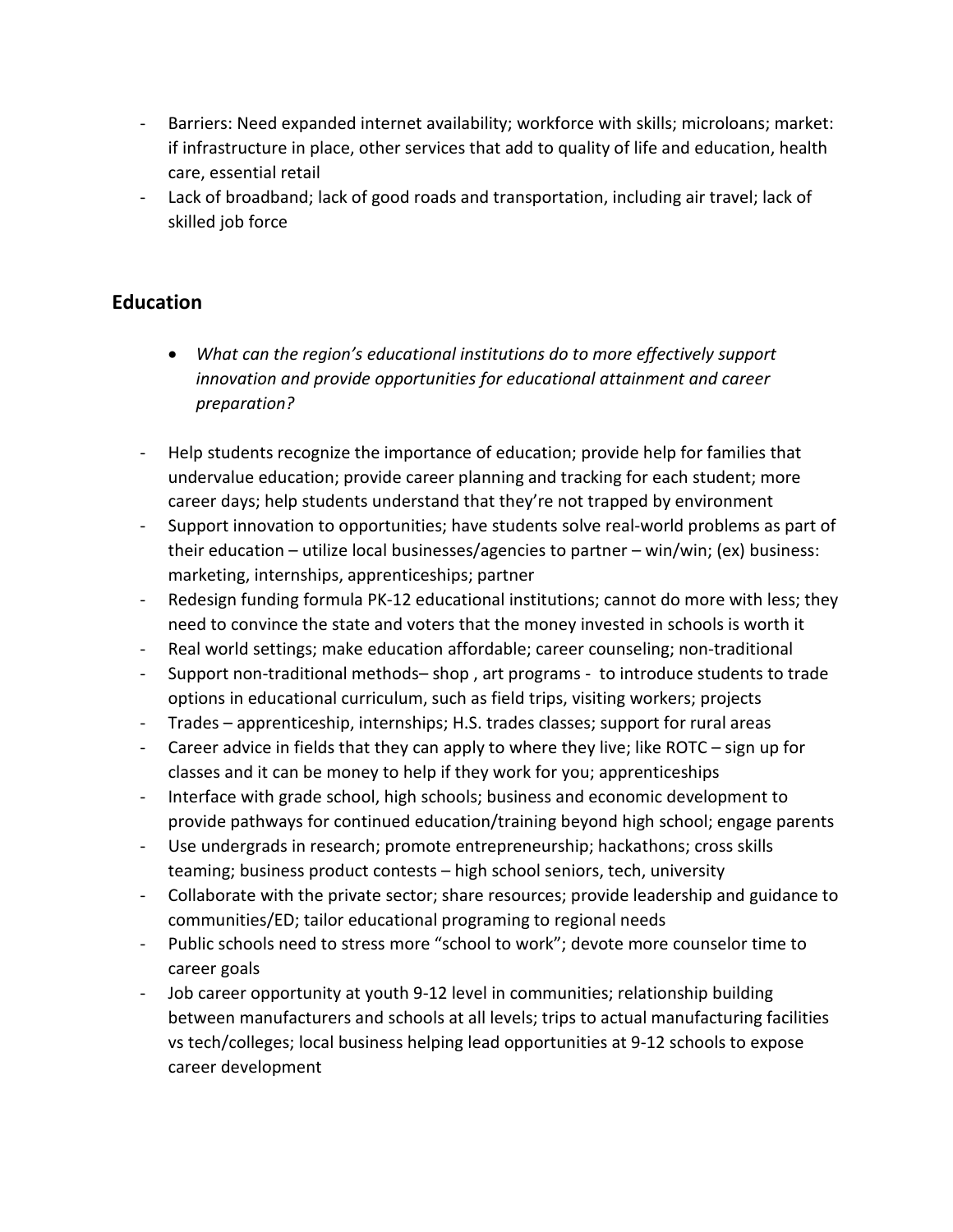- Programs that pair educational offerings with industry demands; communication in person (too much text, email); entrepreneurship programs – quality of life, encourage
- Local business education, tech classes; shorter, to the point-focused certificated programs; engage the up and coming users of the systems; support innovation; partner for regional results; recruit based on statistics need
- Maker spaces: entrepreneurial development with easier access to public; open spaces for interaction
- Flexible alternatives to help develop entrepreneurial/business management skills
- Partner with each other, break down barriers; engage with industry to support internships, service learning opportunities; more creative ways to learn, credits for prior experience
- Change programming more often to provide cutting edge training; increase flexible offering for adults to change and/or move up in career; K-12 provide basic general education skills (with redesign ex) to adults
- One: K-12- 2 years past to further; Two: increase our higher education degrees in our local schools to follow the desires or needs of our area that will attract entrepreneurs
- One: placement rate by all education facilities; Two: 75% failure rate emphasis on STEM training for M/F in middle and high school; Three: teacher internships in workforce (mandatory)
- One: higher education degrees based on industry/business surveys; needs based education; Two: cost of education; K-12 system as site base for two years of college training; (community facility); need based and reduced cost
- K-12 needs to work more with community they serve to address needs; develop broadband to each K-12 to support at least two years of online post-secondary education; post-secondary provide direct access to local industry
- Offer advanced degrees in relevant fields, i.e. marketable fields; address the prohibitive costs
- Free use high school marketing and business classes to help with website design, branding ideas and social media; use WITC, etc. classes the same way; assistance for small businesses; have articulated classes between tech colleges and high schools for dual credit; remove barriers
- Encourage think outside of the box; less classroom regimentation; make it easier and less expensive to attain a technical skill; test students and coach career paths according to abilities; don't prepare every student for a 4-year college
- K-12 needs to offer more variety in courses, push students harder
- Promotion of career pathway information to the public (students/parents, adults, etc.) to overcome the perception that you need to commit to a 2-year/4-year program; expansion of distance learning services (i.e. ITV, online classes)
- Force tech college education vs 4-year college; work shadowing
- Work with businesses to structure training needs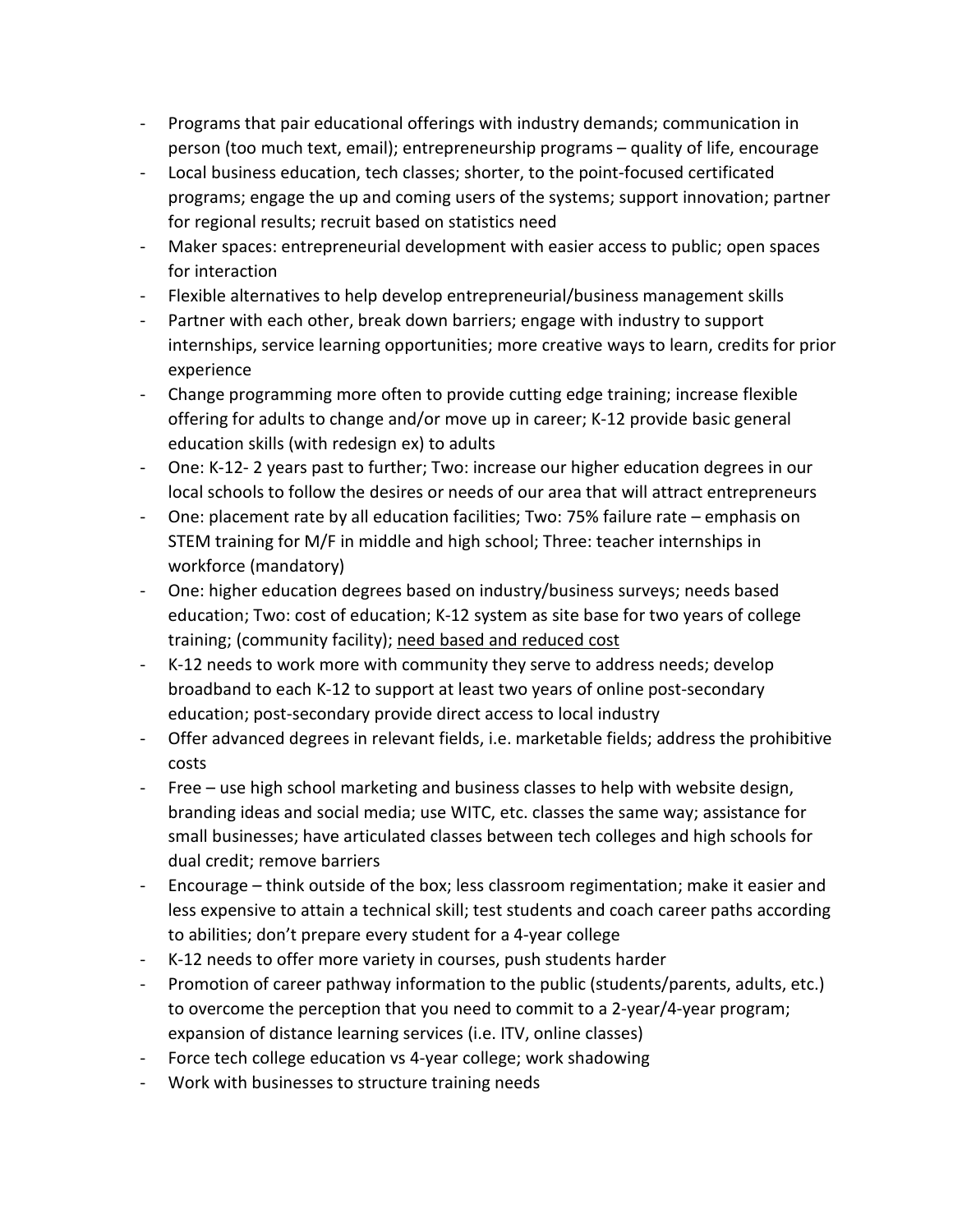- High school exposure to careers; fab labs; internships; formal mentoring; social skills training; tours of businesses
- Be more connected with manufacturing and businesses; flexible with curriculum adapt/change faster
- Job shadowing/career exploration: give students at any age the opportunity to research experience/experience a variety of careers for this region. Provide them with the information to make an educated decision
- Work with businesses when developing curriculum to assure training is being provided that leads to a career outcome
- Expand technical education colleges quick development of new needed programs; get more support for rural public education
- Be more tuned into educating students in local industries and jobs. WITC good at this and Northland too; train high school students for skilled jobs; entrepreneurship training
- Provide more "high growth" educational opportunities
- Enhance education in local food production; clean energy jobs (e.g. solar panel industries, service)
- Partner with regional businesses; tighter relationships with industry
- Grow mobile education training for manufacturing, medical, etc.; continue to improve on classes, courses to fit needs of employees
- Collaborate more with businesses and business dev. agencies; establish entrepreneurship curriculums
- Linking area employers with schools mentoring; educational institutions can connect with local employers for mentorship and internship opportunities. Benefits students as well as employers; business product contests
- Proactive: re: needs of businesses; entrepreneurial training

## **Workforce Development**

- *What do you see as our biggest workforce concerns? What keeps you awake at night when you think about the workforce of the future?*
- Lack of skilled workforce and underskilled workers who aren't motivated to learn new skills (e.g. minors); infrastructure; employment security with job security
- Biggest workforce concerns: not enough youth to take the place of retiring/aging workforce
- Young families; fear the northern, rural communities will be gone
- Unemployment changes out-migration/no inflow; we need young families, qualified and trained and willing to work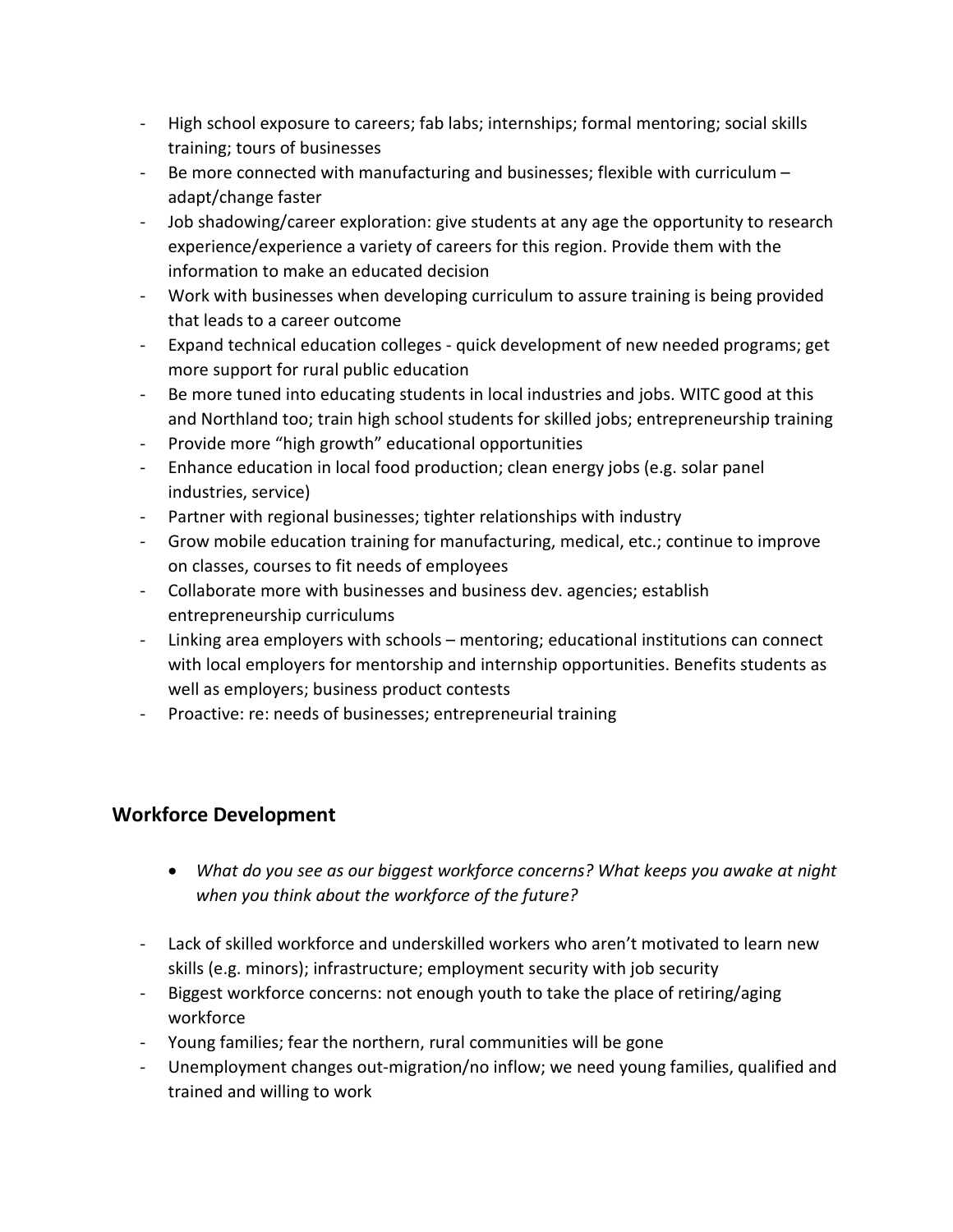- Qualified people that are willing to work that will show up
- Unemployment changes so seasonal. Workers cannot have to search for jobs when they will return to current job. Business is losing out on their skilled workers – we have to allow seasonal workers to stay in area – 8 week unemployment does allow that
- How do you deal with changes; motivation; attitude; unemployment; examples? Are there area sponsors; unemployment crisis
- Biggest concern is not having enough trained workers for available jobs; will young people have the drive to work, a feeling everything will be handed to them
- Population growth; aging; personal growth
- An aging workforce; skills gaps; technologically deficient
- Availability of "skilled" workers: welders, mechanics, electricians, carpenters
- Skills to move from K-12 to some entry level positions; kids and young adults moving away; pay – ability to financially maintain a quality living
- Skills gaps; soft skills; communication style; aging population (replacing experienced workers with large knowledge base)
- Availability of quality workforce to do work; youth are not prepared lack of desire to work – to take the wheel from the aging – demise of our country
- Skills gaps; aging population
- Lack of workforce to staff even existing businesses, not just skills; low wage rates
- Aging population; low wages
- Aging workforce/health; health and wellness education; lack of education; higher paying jobs
- Health and aging workforce: health and welfare education
- Disposable vs discretionary income impact our region; re: related industry choice; extensive field internships for pre-graduates, high school or beyond; educator workforce experiences
- Lack of education in rural areas; not enough people who are educated enough to support industry
- Availability of well-paying jobs; availability of a motivated workforce
- How to attract and retain quality employees; how to have affordable home or apartment so employee can afford to take a lower paying job and thus stay in the area to work
- Not enough workers with appropriate skills to fill the needs going forward; jobs for spouses
- Not enough skilled labor as too many youth being pushed toward college but just general fields so no skills (need more emphasis on tech/skilled labor); nothing keeps me awake at night about future workforce! I'm excited about the innovation they have
- Outward migration of youth from the region; disconnect between labor force and the skills open/future jobs will require; lack of opportunities for higher level professionals in the region; minimum wage
- Spouse services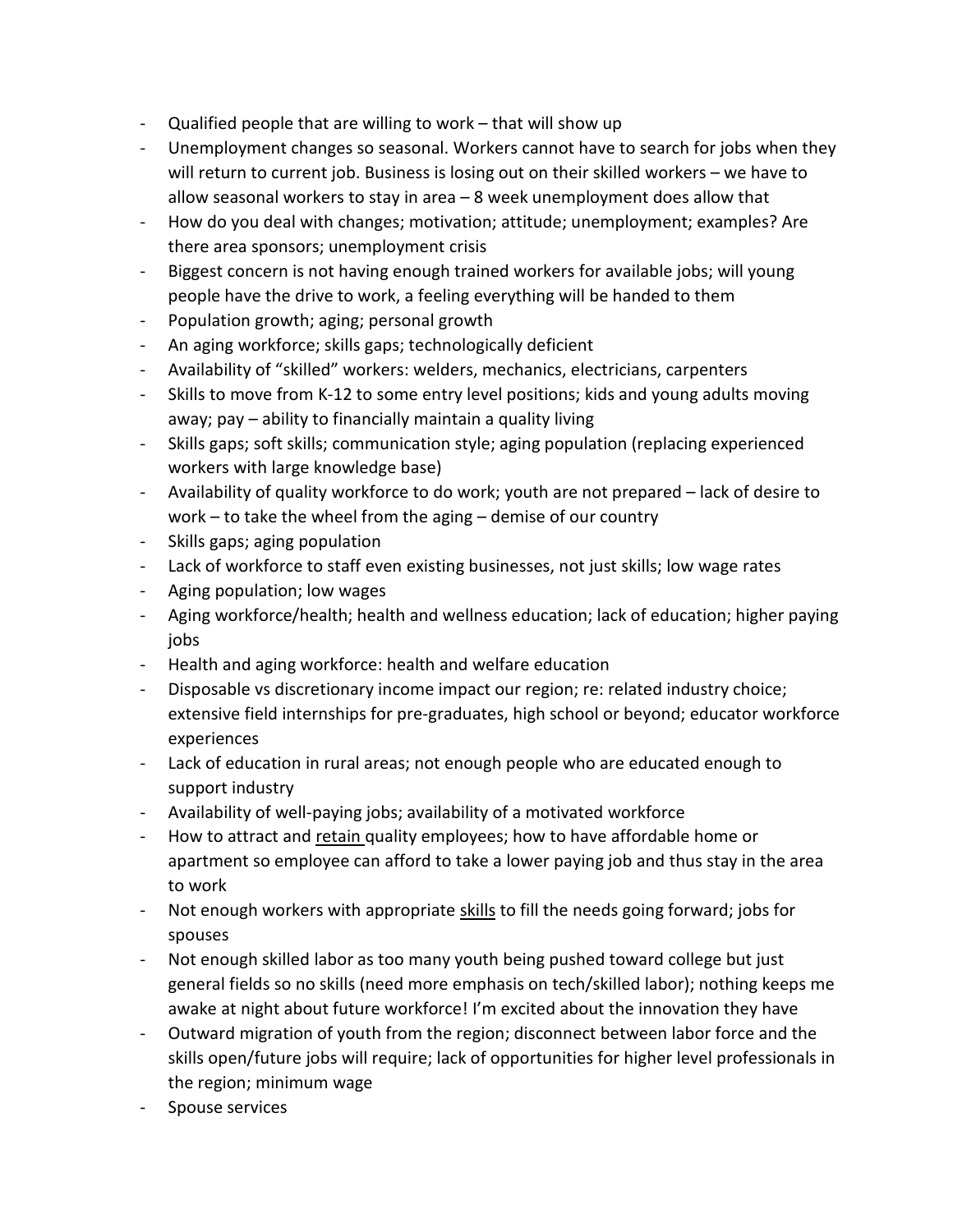- Aging population; connecting youth with available jobs
- Lack of motivation and responsibility; lack of social skills
- Aging population; social skills (lack of)
- Shortage of individuals who want to work soft skills, attendance, etc.
- Not enough bodies to fill the positions! Even more so not enough trained workers and healthcare workers, etc. as population ages
- Our aging population: need more young people to stay here; poor education: too many non-tech school or college attendees
- Brain drain; lack of proper curriculum, re: training for jobs in the future
- Aging population; shortage of younger people in workforce
- Lack of human resource pool; skills mismatch; different work ethic/expectations
- Training; quality people; attitude
- Replacing retiring employees and attracting replacement workers to region; skill mismatches; competitive wages
- Population drain potential to lose more workers than we may gain. These are what current projections will tell us, but this does not have to be inevitable – we have ability to do something about it
- Aging workforce; brain drain
	- *How can we get youth excited about work and the future of the region?*
- Environmental stewardship; quality of life/"cool factor"
- Emphasize what our area can offer recreationally that other areas cannot or at least not as well as we can in Northwest Wisconsin; many entrepreneurial opportunities
- Excitement about local amenities; creating "cool" factor in local communities; quality of life; advancement opportunities
- Provide jobs that will keep youth interested in area
- Better wages; more advanced opportunities; vibrancy of the area
- Local agriculture; clean energy; preserving/maintaining our environment
- Available opportunities
- Create more opportunities for internships and job training in various fields (i.e. let kids try different jobs until one "hits")
- Recruit high school and tech college and college (4-yr) grads to stay in area. Call a regional group to give presentations to all schools of what is available job-wise?
- Job shadowing at younger age (high school and below); youth options/course options awareness and availability provided to all; internships
- Market available careers to excite the youth; promote the region and amenities; enhance region with attractions (natural/tourists)
- Exposure; mentoring; internships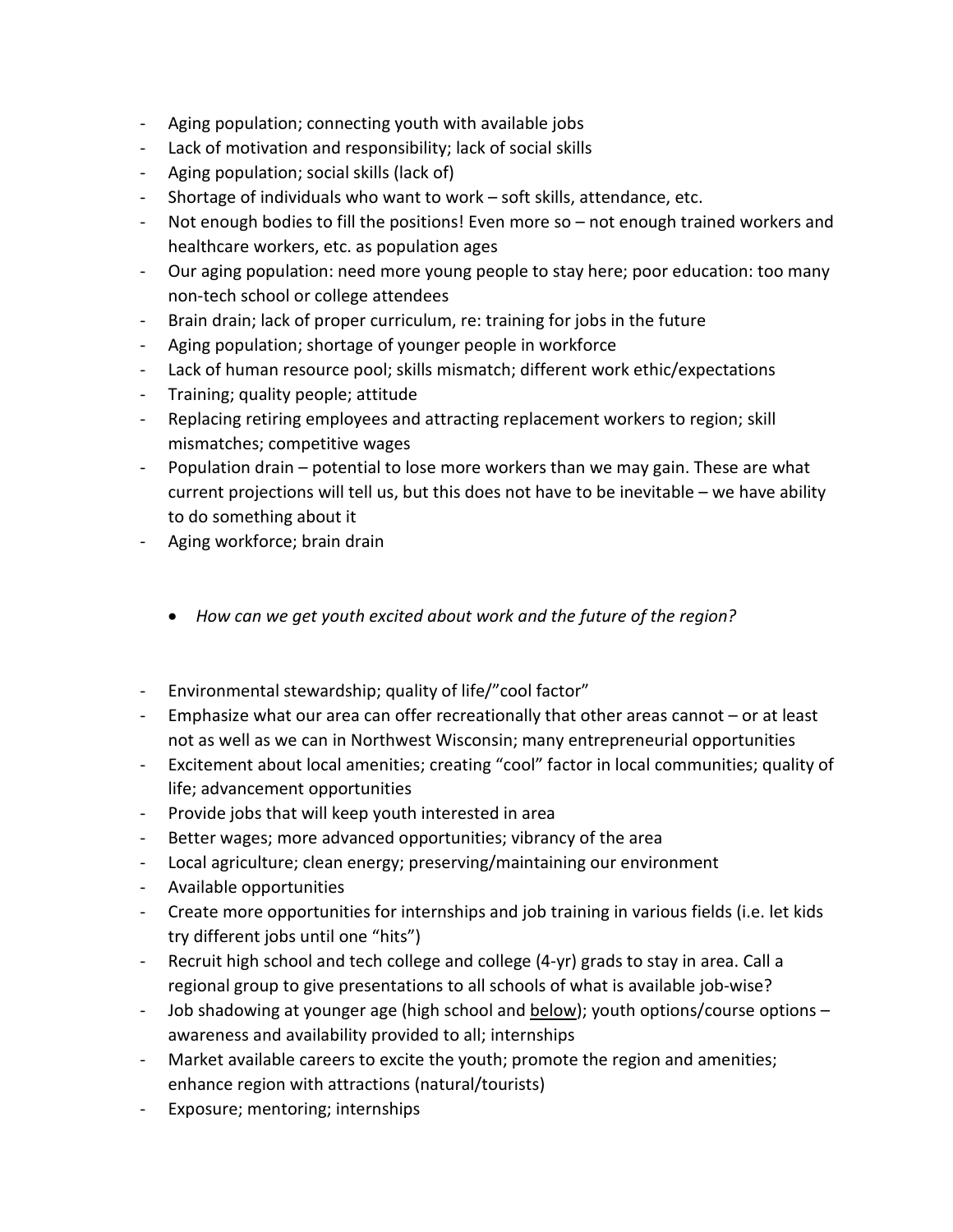- Get youth excited about work: exposure to local jobs, recreational and manufacturingrelated jobs
- Start career selection earlier business tours; connect youth with quality of life
- Creative business concepts for kids
- When educating youth about career opportunities, also include information about the jobs available here. Also, ask them to think about where they want to live to help them in their career choices
- I think youth are excited about working but will want more balance of work/life (not work all the time) or at least more flexibility in schedules to allow more enjoyment/family time. I see they work hard!
- Show them they do have a skill, ability, special way to do a specific job; encourage them to do their passion job vs what they think they should do
- Tours of businesses; career fairs
- Instill a strong work ethic in them; pride in workmanship is lacking
- Provide jobs that support family
- Physical experiences, not "team sports" or electronic isolation activities
- Jobs for boys and family (\$15 minimum); work ethic on job experiences; skill awareness
- Attraction to draw youth; social media; on the job research/mentoring
- More positive energy; don't frame everything as "all or nothing; polarized agenda; involve youth in planning for future
- More offers to return people who have left
- Inspire a sense of opportunity and quality of life
- Get youth excited about work and future of region; model, provide good experiences; bring back summer youth programs to plant seeds, develop; again – demonstrate and publicize success stories; use the water future of planet
- Flexibility in work schedules/work at home; work/life balance importance; regional quality of life – year round recreation opportunities (snow, water, nature)
- They first need to see the types of jobs in the region exposure; positive attitude of "community" that leads youth that this is a great community
- Youth should have adequate information presented in 9-12 about jobs in demand; not necessarily college but skill preparation such as available in technical colleges and apprenticeships, etc.
- Create a regional brand identity that appeals to youth; sell our strong points; recognize the needs of the millennial generation and adapt
- Cost of living; land ownership; expertise in area challenges;
- Engaging the business community to encourage opportunities for youth's future; involve the parents in the pathways above
- Training and job shadowing in schools so students know what is available in area
- Investment in community and region
- You can live here; sense of belonging to the community